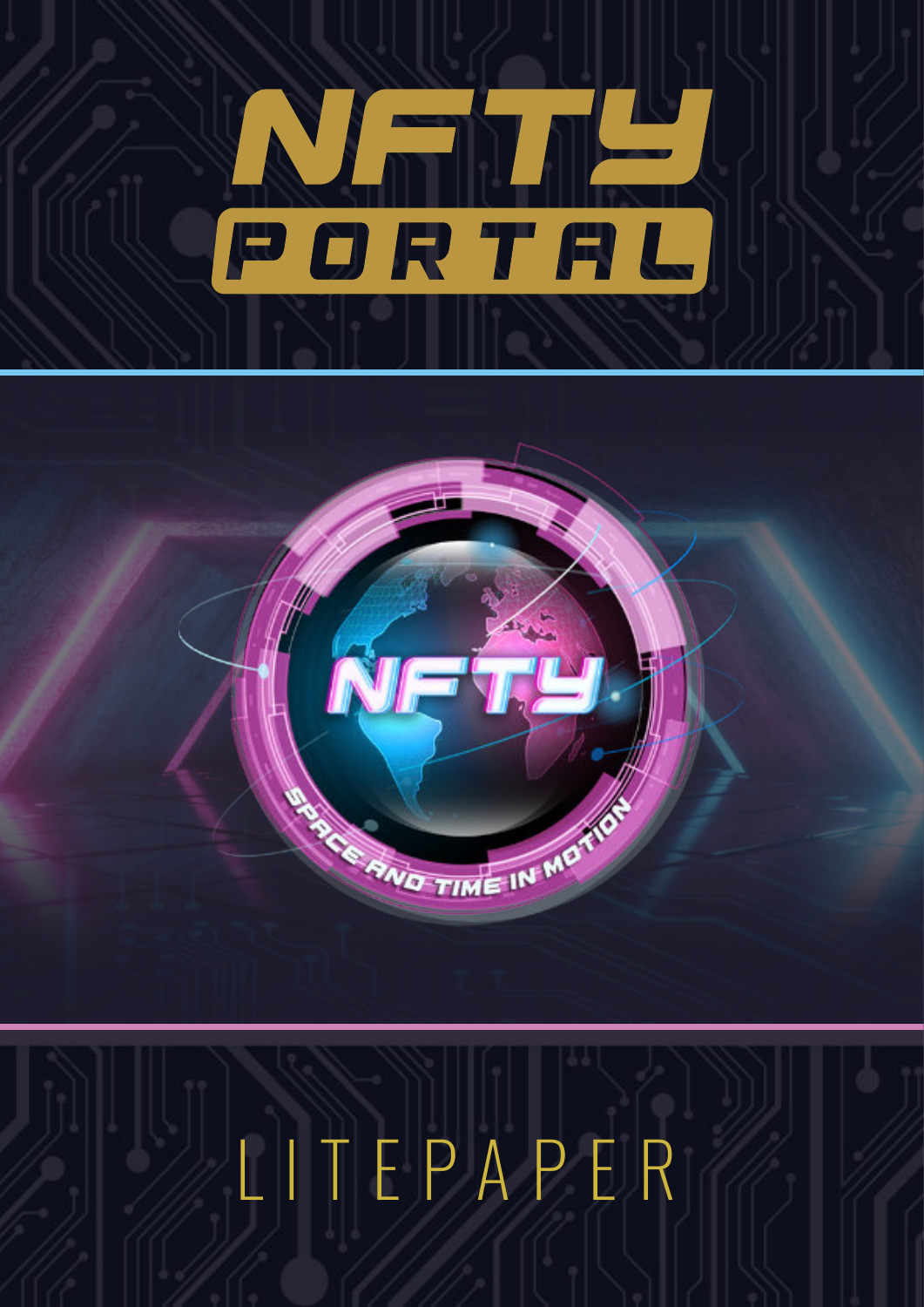

## PROJECT LITEPAPER

#### **NFTY Portal - The Future of Decentralized Exchanges**

Welcome to a world where traders, artists, collectors, musicians and others can trade NFTs in a fully decentralized environment using our exclusive NFTY Coins and other popular cryptocurrencies in this exciting, emergent space. The NFTY Portal is a newlycreated, under development NFT Dex that allows for coins, tokens and NFTs to be traded all-in-one place, which is currently not an available option in the crypto universe.

Our vision is to have NFTY minted coins, tokens and NFTs, and also ERC, BSC and other minted coins, tokens and NFTs all available under one NFTY Portal or Dex. The extremely low fees of NFTY NFT minting will allow artists, musicians and others to cost-effectively mint on the NFTY blockchain rather than the high-gas ETH network. This will have the effect of simplifying the market by eliminating the need to list on multiple platforms. All operations, from trading to minting will be conveniently executed in the safe and powerful, decentralized environment of our revolutionary, proprietary NFTY Portal.

The NFTY Portal Project's goal is to release a decentralized exchange that will allow parties to trade coins, tokens and NFTs all from one exchange in a safe and secure environment that will be cross chain, multichain, atomic swap, and peer-to-peer. It will access the massive liquidity pools of large swaps such as the Eth-based UniSwap, BSCbased Pancakeswap and also 1inch, yet not limited to these platforms or chains exclusively. The NFTY Portal ecosystem will be the gold standard of this exciting space and will become the benchmark and reference for future decentralized exchanges or Portals.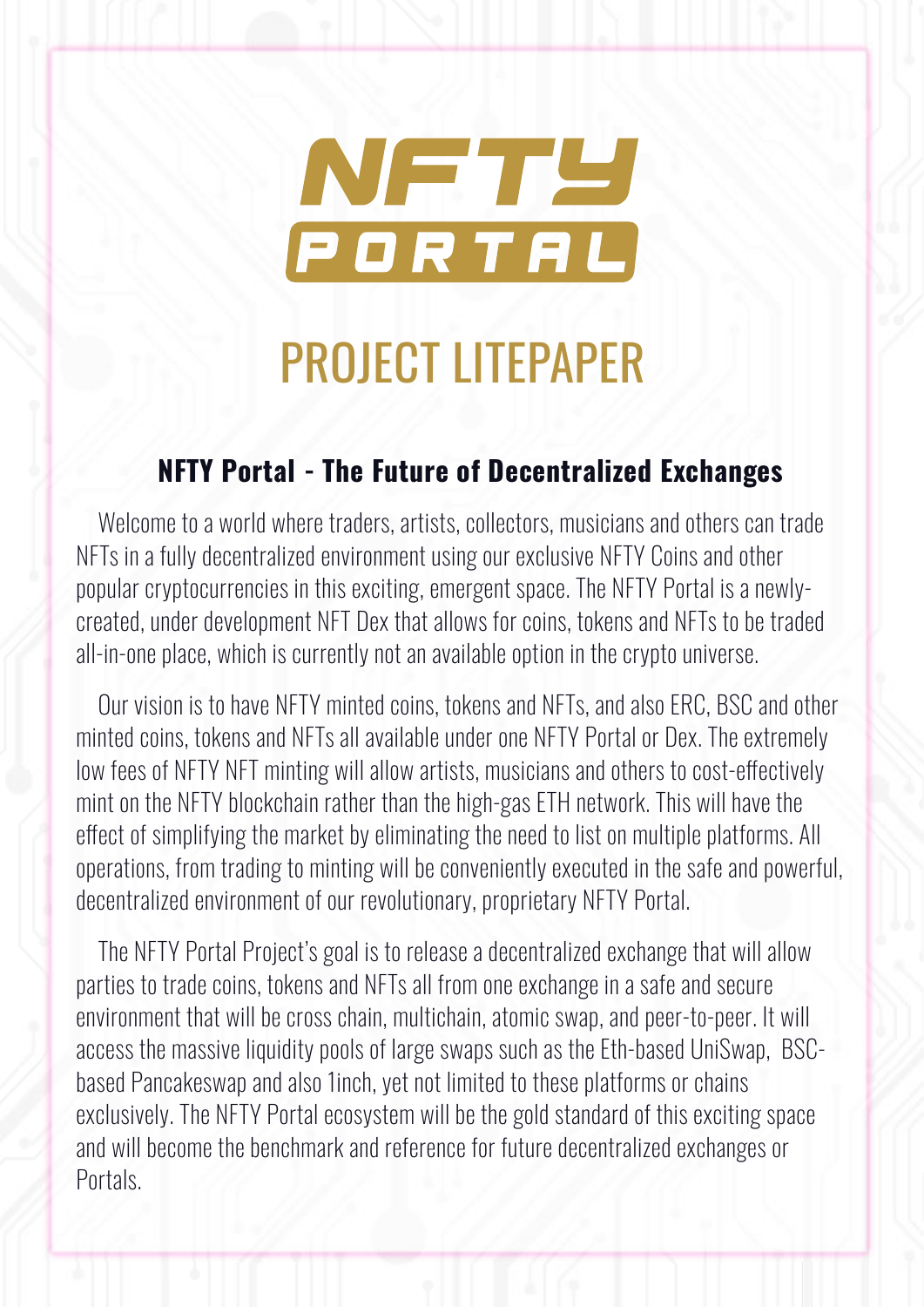#### **Development Phases**

**Phase 1:** NFTY Wallet build, Genesis block creation, NFTY Space Coin mint **Phase 2:** NFTY Website basic build, then professional update/launch **Phase 3:** NFTY Portal base launch on Windows/ Web Version **Phase 4: NFTY Time Dao Coin airdropped to Space holders Phase 5:** NFTY Portal full launch on Windows/ Web Version **Phase 6:** NFTY Portal release on MAC, iOS and Android **Phase 7:** NFTY Motion low-supply release for Yield Farming

### **T O K E N O M I C S**